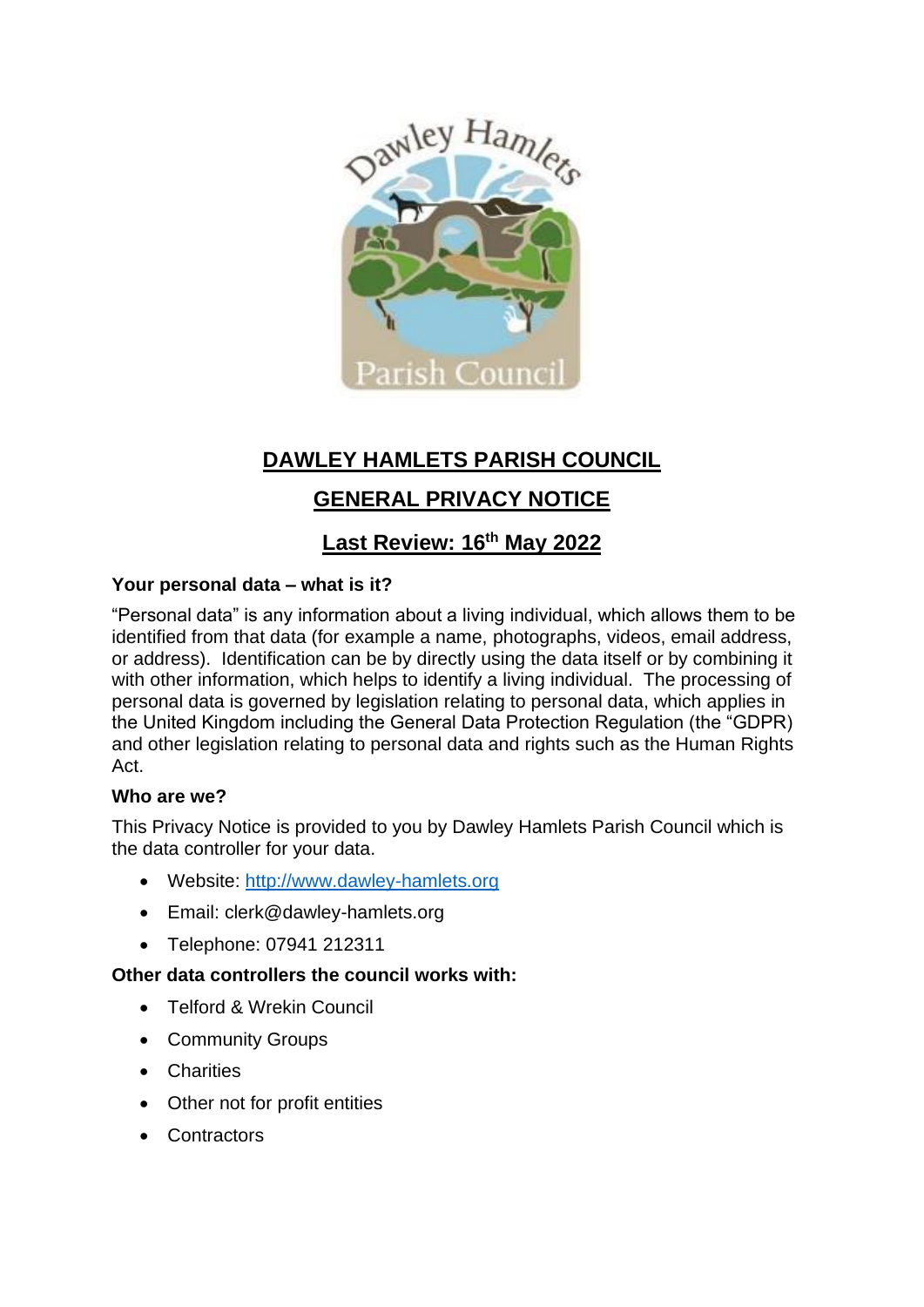• Website host

We may need to share your personal data we hold with them so that they can carry out their responsibilities to the council. If we and the other data controllers listed above are processing your data jointly for the same purposes, then the council and the other data controllers may be "joint data controllers" which mean we are all collectively responsible to you for your data. Where each of the parties listed above are processing your data for their own independent purposes then each of us will be independently responsible to you and if you have any questions, wish to exercise any of your rights (see below) or wish to raise a complaint, you should do so directly to the relevant data controller.

A description of what personal data the council processes and for what purposes is set out in this Privacy Notice.

## **The council will process some or all of the following personal data where necessary to perform its tasks:**

- Names, titles, and aliases, photographs;
- Contact details such as telephone numbers, addresses, and email addresses;
- Where they are relevant to the services provided by a council, or where you provide them to us, we may process information such as gender, age, marital status, nationality, education/work history, academic/professional qualifications, hobbies, family composition, and dependants;
- Where you pay for activities such as use of a council hall, financial identifiers such as bank account numbers, payment card numbers, payment/transaction identifiers, policy numbers, and claim numbers;
- The personal data we process may include sensitive or other special categories of personal data such as criminal convictions, racial or ethnic origin, mental and physical health, details of injuries, medication/treatment received, political beliefs, trade union affiliation, genetic data, biometric data, data concerning and sexual life or orientation.

## **How we use sensitive personal data**

- We may process sensitive personal data including, as appropriate:
	- your racial or ethnic origin or religious or similar information in order to monitor compliance with equal opportunities legislation;
	- in order to comply with legal requirements and obligations to third parties.
- These types of data are described in the GDPR as "Special categories of data" and require higher levels of protection. We need to have further justification for collecting, storing and using this type of personal data.
- We may process special categories of personal data in the following circumstances:
	- In limited circumstances, with your explicit written consent.
	- Where we need to carry out our legal obligations.
	- Where it is needed in the public interest.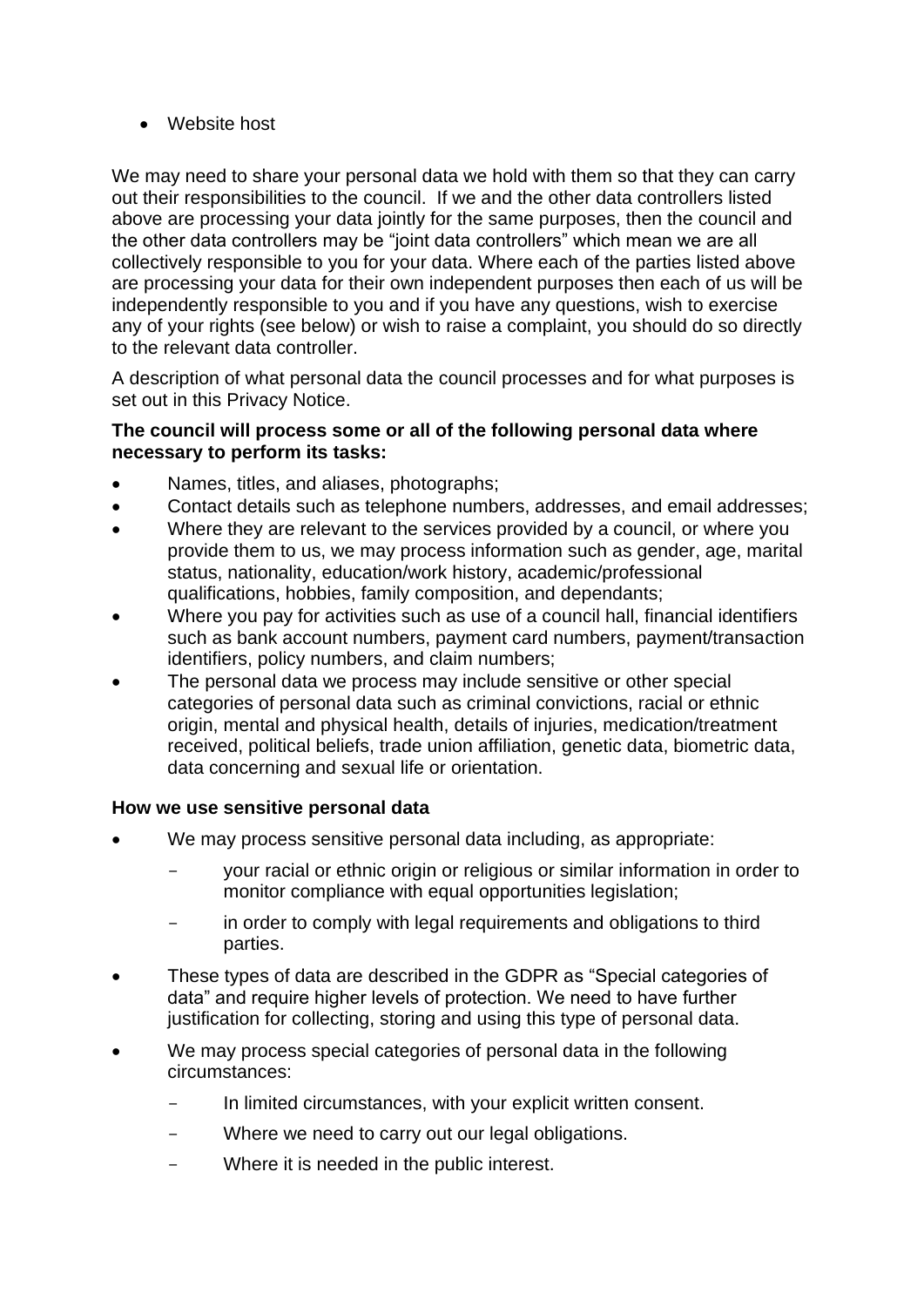Less commonly, we may process this type of personal data where it is needed in relation to legal claims or where it is needed to protect your interests (or someone else's interests) and you are not capable of giving your consent, or where you have already made the information public.

## **Do we need your consent to process your sensitive personal data?**

In limited circumstances, we may approach you for your written consent to allow us to process certain sensitive personal data. If we do so, we will provide you with full details of the personal data that we would like and the reason we need it, so that you can carefully consider whether you wish to consent.

#### **The council will comply with data protection law. This says that the personal data we hold about you must be:**

- Used lawfully, fairly and in a transparent way.
- Collected only for valid purposes that we have clearly explained to you and not used in any way that is incompatible with those purposes.
- Relevant to the purposes we have told you about and limited only to those purposes.
- Accurate and kept up to date.
- Kept only as long as necessary for the purposes we have told you about.
- Kept and destroyed securely including ensuring that appropriate technical and security measures are in place to protect your personal data to protect personal data from loss, misuse, unauthorised access and disclosure.

#### **We use your personal data for some or all of the following purposes:**

- To deliver public services including to understand your needs to provide the services that you request and to understand what we can do for you and inform you of other relevant services;
- To confirm your identity to provide some services;
- To contact you by post, email, telephone or using social media (e.g., Facebook, Twitter, WhatsApp);
- To help us to build up a picture of how we are performing;
- To prevent and detect fraud and corruption in the use of public funds and where necessary for the law enforcement functions;
- To enable us to meet all legal and statutory obligations and powers including any delegated functions;
- To carry out comprehensive safeguarding procedures (including due diligence and complaints handling) in accordance with best safeguarding practice from time to time with the aim of ensuring that all children and adults-at-risk are provided with safe environments and generally as necessary to protect individuals from harm or injury;
- To promote the interests of the council;
- To maintain our own accounts and records;
- To seek your views, opinions or comments;
- To notify you of changes to our facilities, services, events and staff, councillors and other role holders;
- To send you communications which you have requested and that may be of interest to you. These may include information about campaigns, appeals, other new projects or initiatives;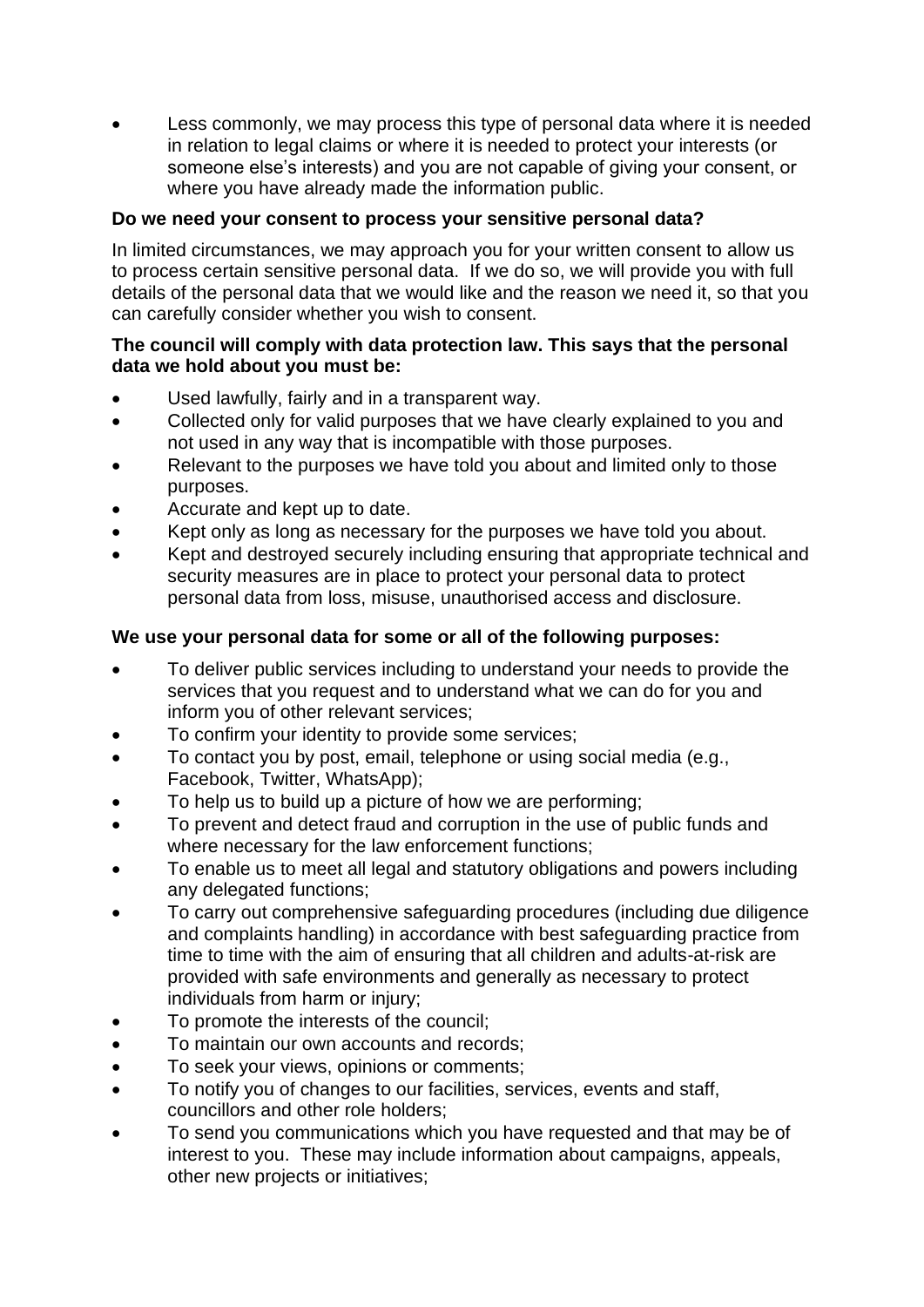- To process relevant financial transactions including grants and payments for goods and services supplied to the council
- To allow the statistical analysis of data so we can plan the provision of services.

Our processing may also include the use of CCTV systems for the prevention and prosecution of crime.

## **What is the legal basis for processing your personal data?**

The council is a public authority and has certain powers and obligations. Most of your personal data is processed for compliance with a legal obligation which includes the discharge of the council's statutory functions and powers. Sometimes when exercising these powers or duties it is necessary to process personal data of residents or people using the council's services. We will always take into account your interests and rights. This Privacy Notice sets out your rights and the council's obligations to you.

We may process personal data if it is necessary for the performance of a contract with you, or to take steps to enter into a contract. An example of this would be processing your data in connection with the use of sports facilities, or the acceptance of an allotment garden tenancy

Sometimes the use of your personal data requires your consent. We will first obtain your consent to that use.

## **Sharing your personal data**

This section provides information about the third parties with whom the council may share your personal data. These third parties have an obligation to put in place appropriate security measures and will be responsible to you directly for the manner in which they process and protect your personal data. It is likely that we will need to share your data with some or all of the following (but only where necessary):

- The data controllers listed above under the heading "Other data controllers the council works with";
- Our agents, suppliers and contractors. For example, we may ask a commercial provider to publish or distribute newsletters on our behalf, or to maintain our database software;
- On occasion, other local authorities or not for profit bodies with which we are carrying out joint ventures e.g. in relation to facilities or events for the community.

## **How long do we keep your personal data?**

We will keep some records permanently if we are legally required to do so. We may keep some other records for an extended period of time. For example, it is currently best practice to keep financial records for a minimum period of 8 years to support HMRC audits or provide tax information. We may have legal obligations to retain some data in connection with our statutory obligations as a public authority. The council is permitted to retain data in order to defend or pursue claims. In some cases the law imposes a time limit for such claims (for example 3 years for personal injury claims or 6 years for contract claims). We will retain some personal data for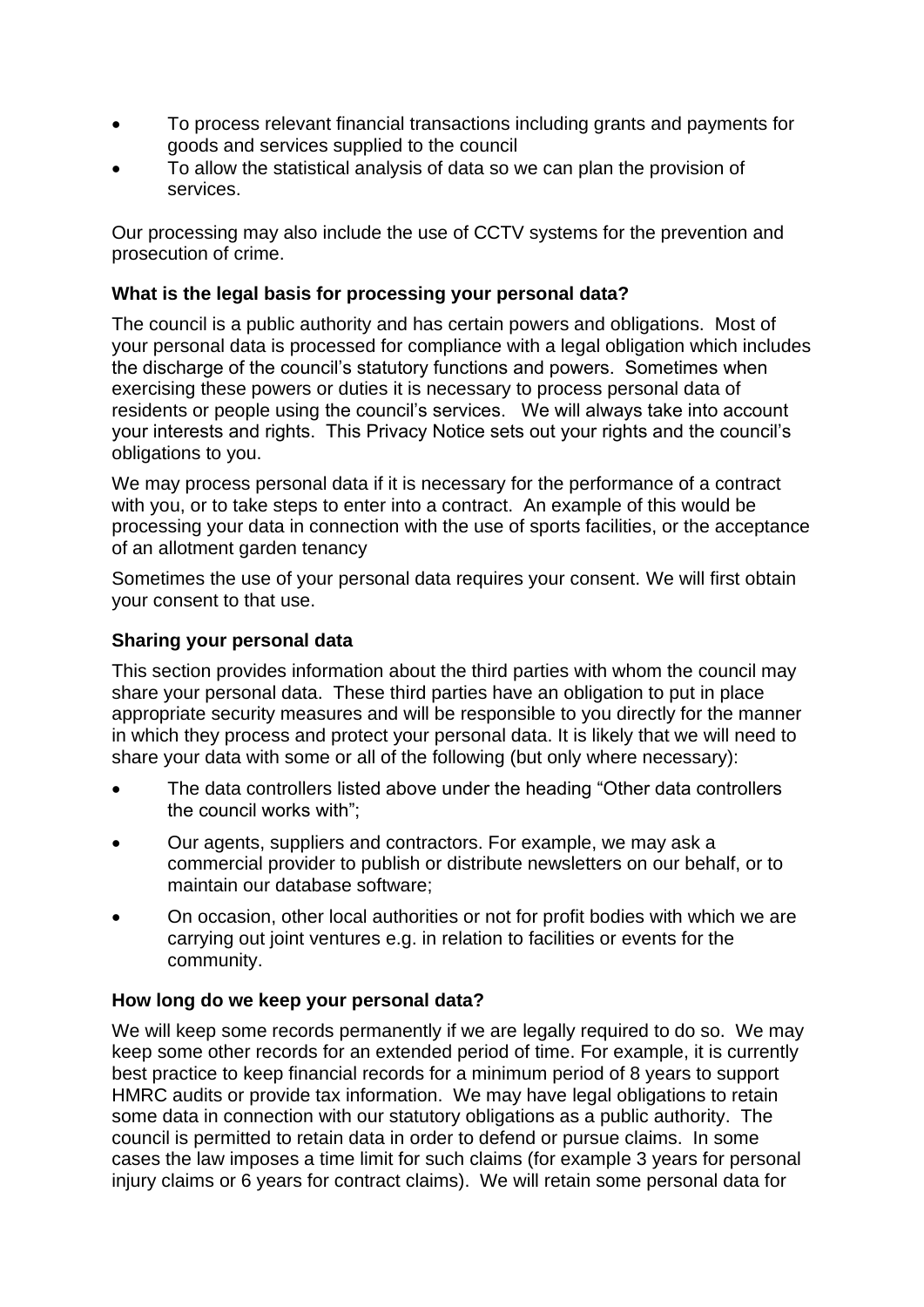this purpose as long as we believe it is necessary to be able to defend or pursue a claim. In general, we will endeavour to keep data only for as long as we need it. This means that we will delete it when it is no longer needed.

## **Your rights and your personal data**

You have the following rights with respect to your personal data:

When exercising any of the rights listed below, in order to process your request, we may need to verify your identity for your security. In such cases we will need you to respond with proof of your identity before you can exercise these rights.

## *1) The right to access personal data we hold on you*

At any point you can contact us to request the personal data we hold on you as well as why we have that personal data, who has access to the personal data and where we obtained the personal data from. Once we have received your request we will respond within one month.

There are no fees or charges for the first request but additional requests for the same personal data or requests which are manifestly unfounded or excessive may be subject to an administrative fee.

## *2) The right to correct and update the personal data we hold on you*

If the data we hold on you is out of date, incomplete or incorrect, you can inform us and your data will be updated.

## *3) The right to have your personal data erased*

If you feel that we should no longer be using your personal data or that we are unlawfully using your personal data, you can request that we erase the personal data we hold.

When we receive your request we will confirm whether the personal data has been deleted or the reason why it cannot be deleted (for example because we need it for to comply with a legal obligation).

## *4) The right to object to processing of your personal data or to restrict it to certain purposes only*

You have the right to request that we stop processing your personal data or ask us to restrict processing. Upon receiving the request we will contact you and let you know if we are able to comply or if we have a legal obligation to continue to process your data.

#### *5) The right to data portability*

You have the right to request that we transfer some of your data to another controller. We will comply with your request, where it is feasible to do so, within one month of receiving your request.

*6) The right to withdraw your consent to the processing at any time for any processing of data to which consent was obtained* You can withdraw your consent easily by telephone, email, or by post (see

Contact Details below).

## *7) The right to lodge a complaint with the Information Commissioner's Office.*

You can contact the Information Commissioners Office on 0303 123 1113 or via email https://ico.org.uk/global/contact-us/email/ or at the Information